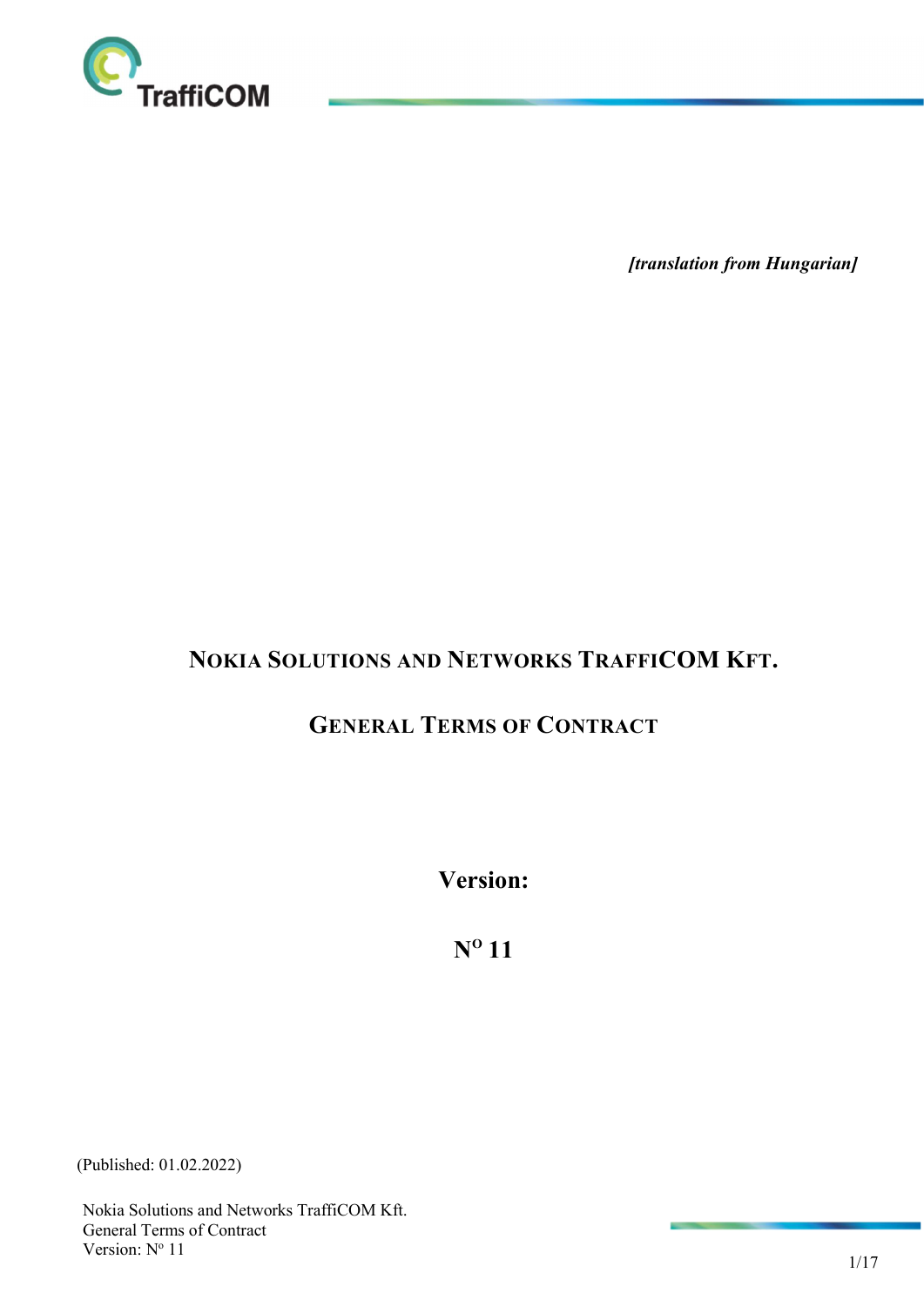

# Table of Contents

| 1.  |                                                                                     |  |
|-----|-------------------------------------------------------------------------------------|--|
| 2.  |                                                                                     |  |
| 3.  |                                                                                     |  |
| 4.  |                                                                                     |  |
| 5.  |                                                                                     |  |
| 6.  |                                                                                     |  |
| 7.  |                                                                                     |  |
| 8.  |                                                                                     |  |
| 9.  |                                                                                     |  |
| 10. | Entry into force of the Contract, its duration, termination and the consequences of |  |
| 11. |                                                                                     |  |
| 12. |                                                                                     |  |
| 13. |                                                                                     |  |
| 14. |                                                                                     |  |
| 15. |                                                                                     |  |
| 16. |                                                                                     |  |
| 17. |                                                                                     |  |
| 18. |                                                                                     |  |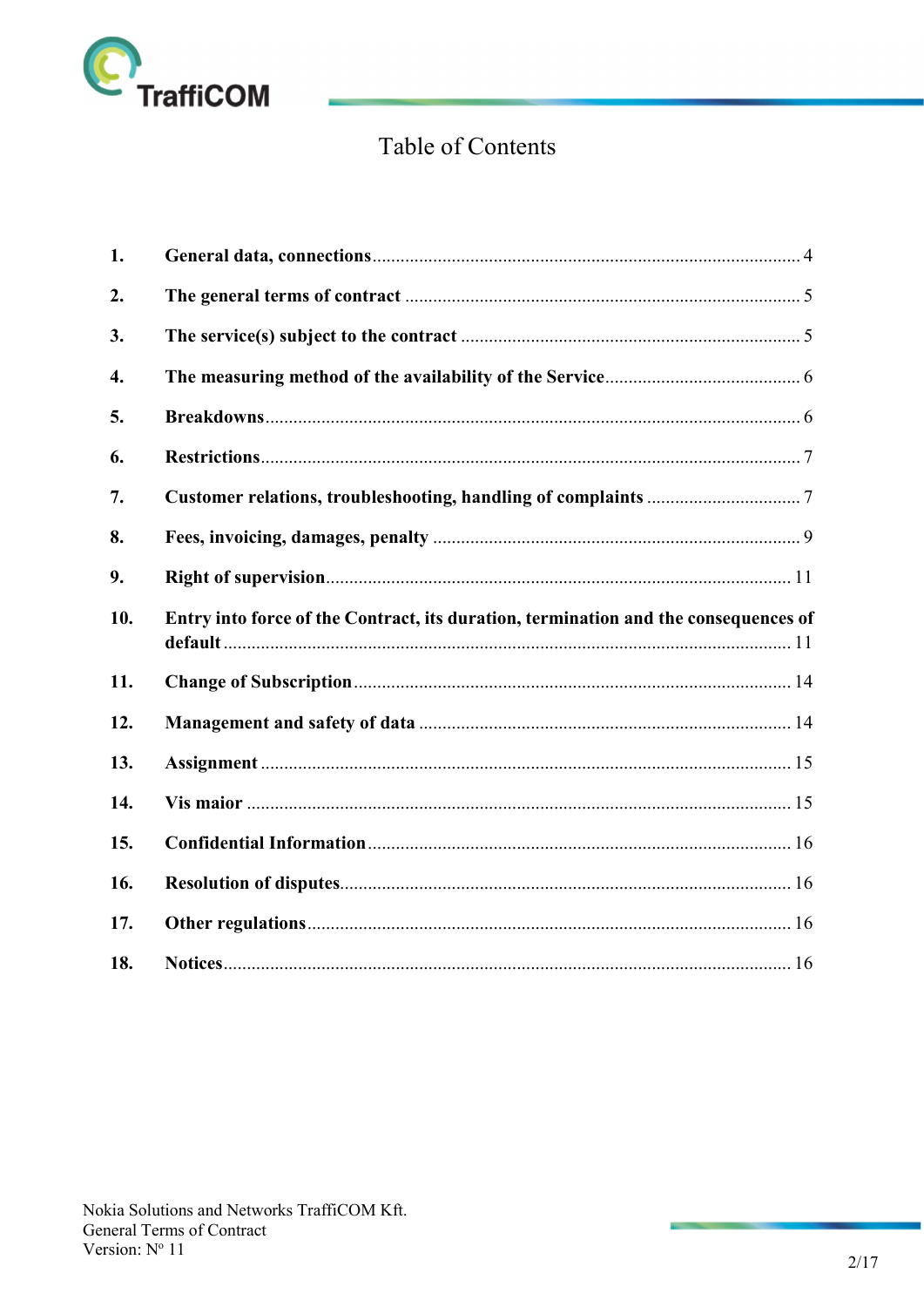

| <b>DEFINITIONS</b><br>"GTC": | means the present general terms of contract business terms.                                                                                                                                                                                                                                                                                                                           |
|------------------------------|---------------------------------------------------------------------------------------------------------------------------------------------------------------------------------------------------------------------------------------------------------------------------------------------------------------------------------------------------------------------------------------|
| "Subscriber":                | means the business subscriber named in the Individual Contract.                                                                                                                                                                                                                                                                                                                       |
| "Individual Contract":       | means the particular individual contract made between the Subscriber<br>and the Service Provider aimed at rendering the Service(s)."Indirect<br>Service": a service purchased by the Service Provider in its own name<br>which is resold (reinvoiced) unchanged, in part or in whole, pursuant<br>to the Contract concluded with the Subscriber by the means provided<br>for therein. |
| "Contract":                  | means the GTC and the Individual Contract together                                                                                                                                                                                                                                                                                                                                    |
| "Service":                   | means the electronic telecommunication service(s) rendered by the<br>Service Provider to the Subscriber as defined in the Service<br>Description attached to the GTC and in the Individual Contract.                                                                                                                                                                                  |
| "Service Fee":               | means the fees payable by the Subscriber to the Service Provider as<br>consideration for rendering the Services.                                                                                                                                                                                                                                                                      |
| "Service Description":       | means the document as attached to the GTC which describes the basic<br>specifications of the particular Services.                                                                                                                                                                                                                                                                     |
| "Service Provider":          | means Nokia Solutions and Networks TraffiCOM Kft.                                                                                                                                                                                                                                                                                                                                     |

**All of the Contract of the Contract of the Contract of the Contract of the Contract of the Contract of the Contract of the Contract of the Contract of The Contract of The Contract of The Contract of The Contract of The Co**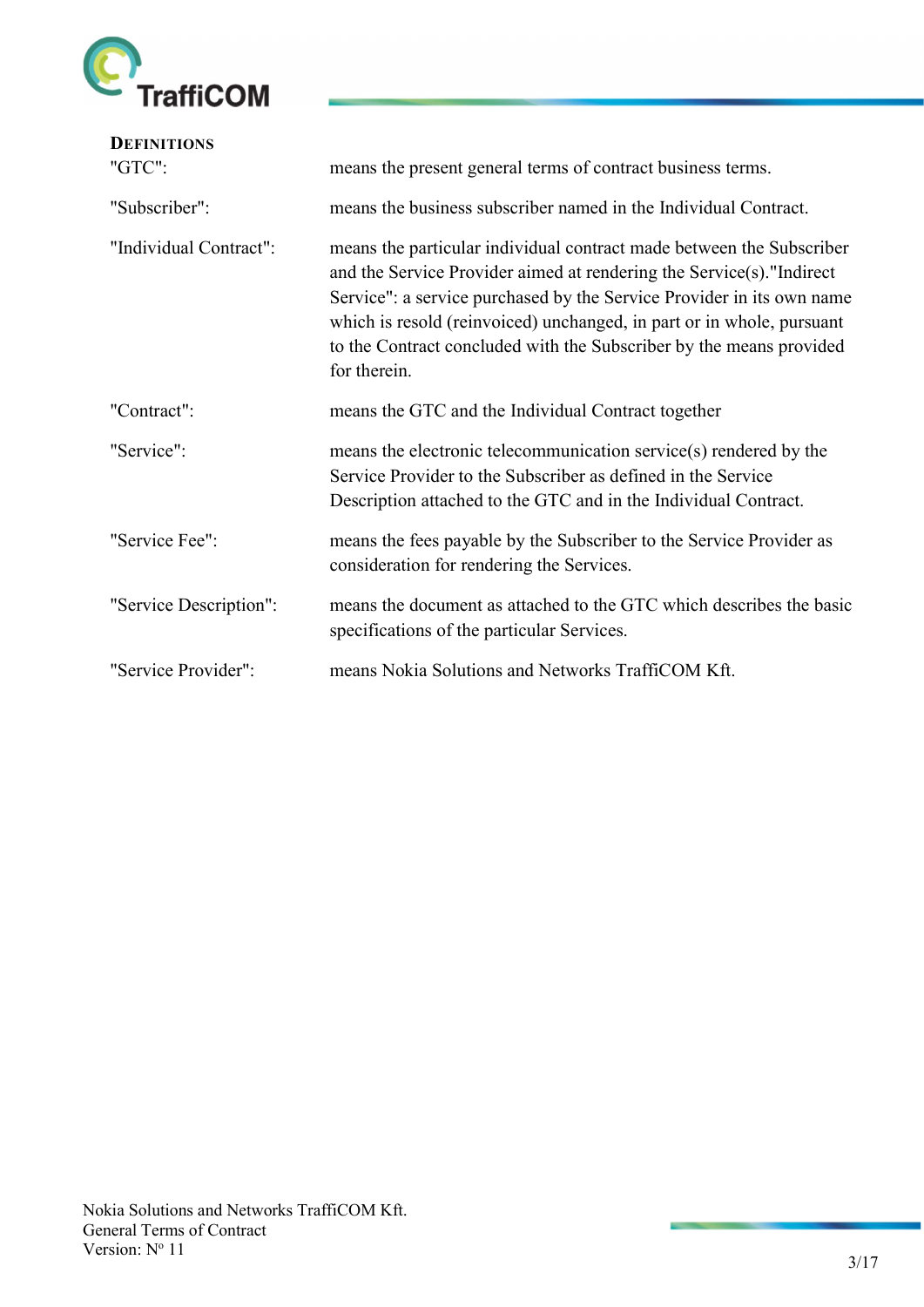

| 1.                                                              | <b>General data, connections</b>                                     |                                                |                                                |  |  |
|-----------------------------------------------------------------|----------------------------------------------------------------------|------------------------------------------------|------------------------------------------------|--|--|
| 1.1                                                             | Registered seat, name, and postal address of the Service Provider    |                                                |                                                |  |  |
|                                                                 | Company name of the Service Provider:                                |                                                | Nokia Solutions and Networks TraffiCOM<br>Kft. |  |  |
|                                                                 | Registered seat of the Service Provider:                             |                                                | 1083 Budapest, Bókay János u. 36-42.           |  |  |
|                                                                 | Postal address of the Service Provider:                              |                                                | 1083 Budapest, Bókay János u. 36-42.           |  |  |
|                                                                 | Company registration number of the Service Provider: 01-09-567072    |                                                |                                                |  |  |
| Availability of the Service Provider's customer service:<br>1.2 |                                                                      |                                                |                                                |  |  |
|                                                                 | Domestic access:                                                     |                                                |                                                |  |  |
| Telephone:                                                      |                                                                      | 1282                                           |                                                |  |  |
| E-mail:                                                         |                                                                      | ugyfelszolgalat@trafficom.hu                   |                                                |  |  |
| Telefax:                                                        |                                                                      | $(06-1)$ 455-7185                              |                                                |  |  |
| Postal address:                                                 |                                                                      | 1083 Budapest, Bókay János u. 36-42.           |                                                |  |  |
|                                                                 | International access:                                                |                                                |                                                |  |  |
| Telephone:                                                      |                                                                      | $(+36-1)$ 455-7198                             |                                                |  |  |
| E-mail:                                                         |                                                                      | helpdesk@trafficom.hu                          |                                                |  |  |
| Fax:                                                            |                                                                      | $(+36-1)$ 455-7185                             |                                                |  |  |
| Postal address:                                                 |                                                                      | Bókay János u. 36-42. H-1083 Budapest, Hungary |                                                |  |  |
|                                                                 | Service hours of the customer service: 24 hours a day all year round |                                                |                                                |  |  |
| 1.3                                                             | Connection to the help desk of the Service Provider:                 |                                                |                                                |  |  |
|                                                                 | identical with that of the Customer Service (point 1.2)              |                                                |                                                |  |  |
| Internet home page address of the Service Provider:<br>1.4      |                                                                      |                                                |                                                |  |  |
|                                                                 | http://www.trafficom.hu                                              |                                                |                                                |  |  |
| 1.5                                                             | Availability of the General Terms of Contract                        |                                                |                                                |  |  |
|                                                                 |                                                                      |                                                |                                                |  |  |

At the Customer Service and at the http://www.trafficom.hu internet address.

**STATISTICS**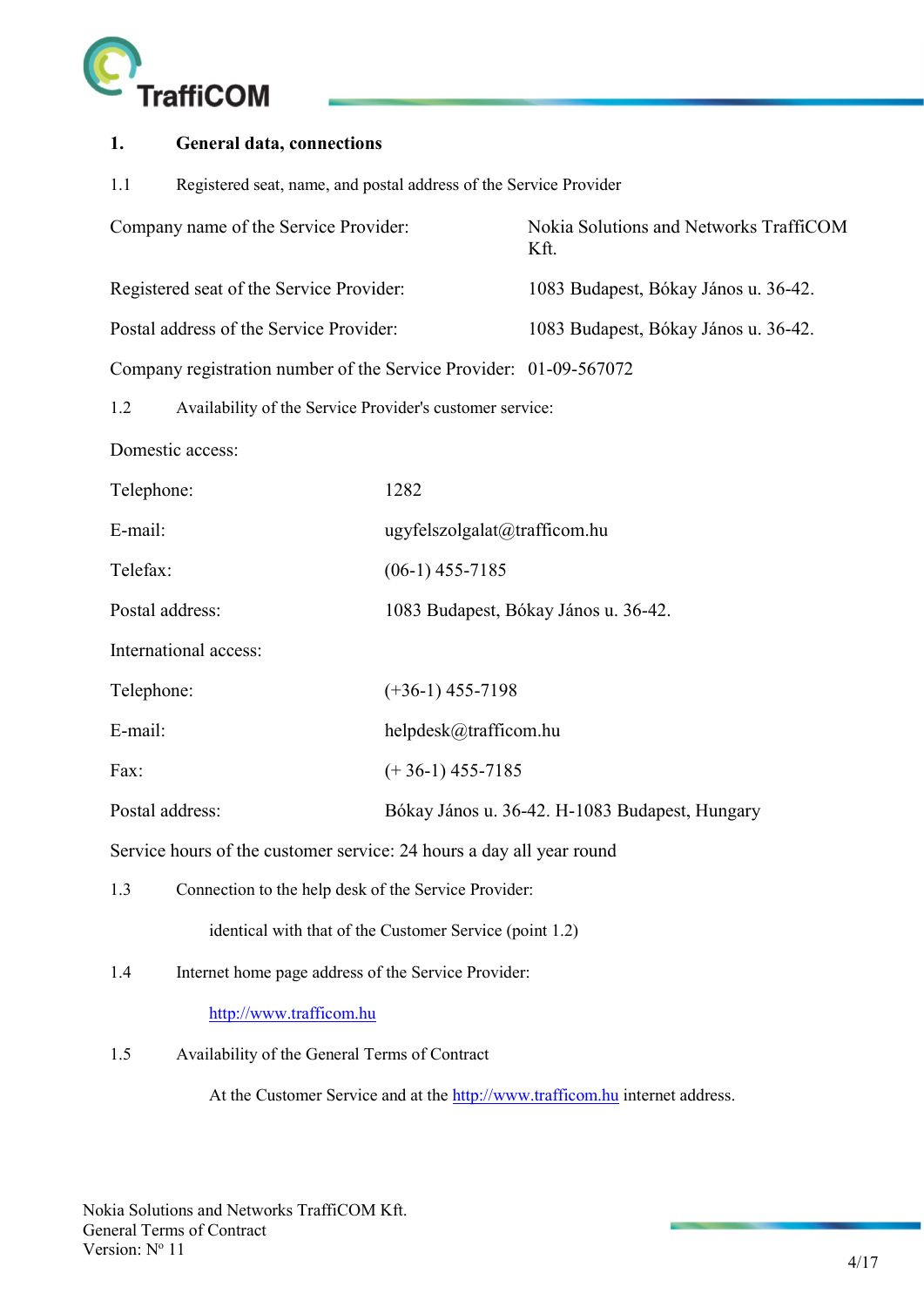

# 2. The general terms of contract

2.1 The aim, objective and personal scope of the General Terms of Contract:

At the preparation of these General Terms of Contract (hereinafter referred to as the "GTC") the following were, among others, considered: (i) the 22/2020 (XII.21) NMHH Ministerial Decree on the detailed regulations concerning subscription contracts in electronic telecommunication; (ii) the Act No. C of 2003 on electronic telecommunication.

2.2 Information concerning the GTC

The GTC is easily available at the customer service identified in article 1.2, on the front page of the homepage www.trafficom.hu of the Service Provider it can be reviewed for free facilitated with a word finder function; a copy thereof may be obtained upon request and it may be downloaded from the homepage as well as reviewed, stored or printed. If so requested by a Customer, the Service Provider shall send the GTC on a disc or in an electronic message for free or even in printed form if a Subscriber so requests.

# 3. The service(s) subject to the contract

- 3.1 By utilizing the electronic telecommunication network it owns or uses, the Service Provider renders the service(s) for the Subscriber as identified and listed in detail herein and in the exhibit of the individual Subscriber contract (hereinafter referred to as the "Individual Contract") with the particular terms and conditions stipulated in the Contract (hereinafter referred to as the "Service").
- 3.2 The Service Provider undertakes to provide the availability of the Service fit for its purpose, its maintenance and troubleshooting continuously throughout the entire term of the Individual Contract. The Subscriber may use the Service solely for its own purposes or for providing electronic telecommunication services to its own customers.
- 3.3 The government licenses which relate to utilizing the Services and required for rendering electronic telecommunication services to third parties shall be obtained by the Subscriber.
- 3.4 The commissioning, technical handover of the connection which serves as a pre-requisite of rendering the Services and documentation thereof shall be achieved not later than the deadline set therefore in the Individual Contract in conformity with all the standards and technical specifications in effect. The completed documentation shall serve as an attachment to the Individual Contract which are attached to the Contract when completed.
- 3.5 The Subscriber shall preserve the infrastructure allowed to its use in connection with the Service in all respects and ensure the full protection of such assets at the Subscriber's own costs. Failing to do so, the Subscriber shall bear all damage arisen from such failure.
- 3.6 To the extent the Service Provider also renders Indirect Services as parts of the Services provided hereunder, then the availability, access to, and the technical specifications thereof are stipulated in the general terms of business pertaining to indirect services except where the Individual Contract made with the Subscriber provides otherwise.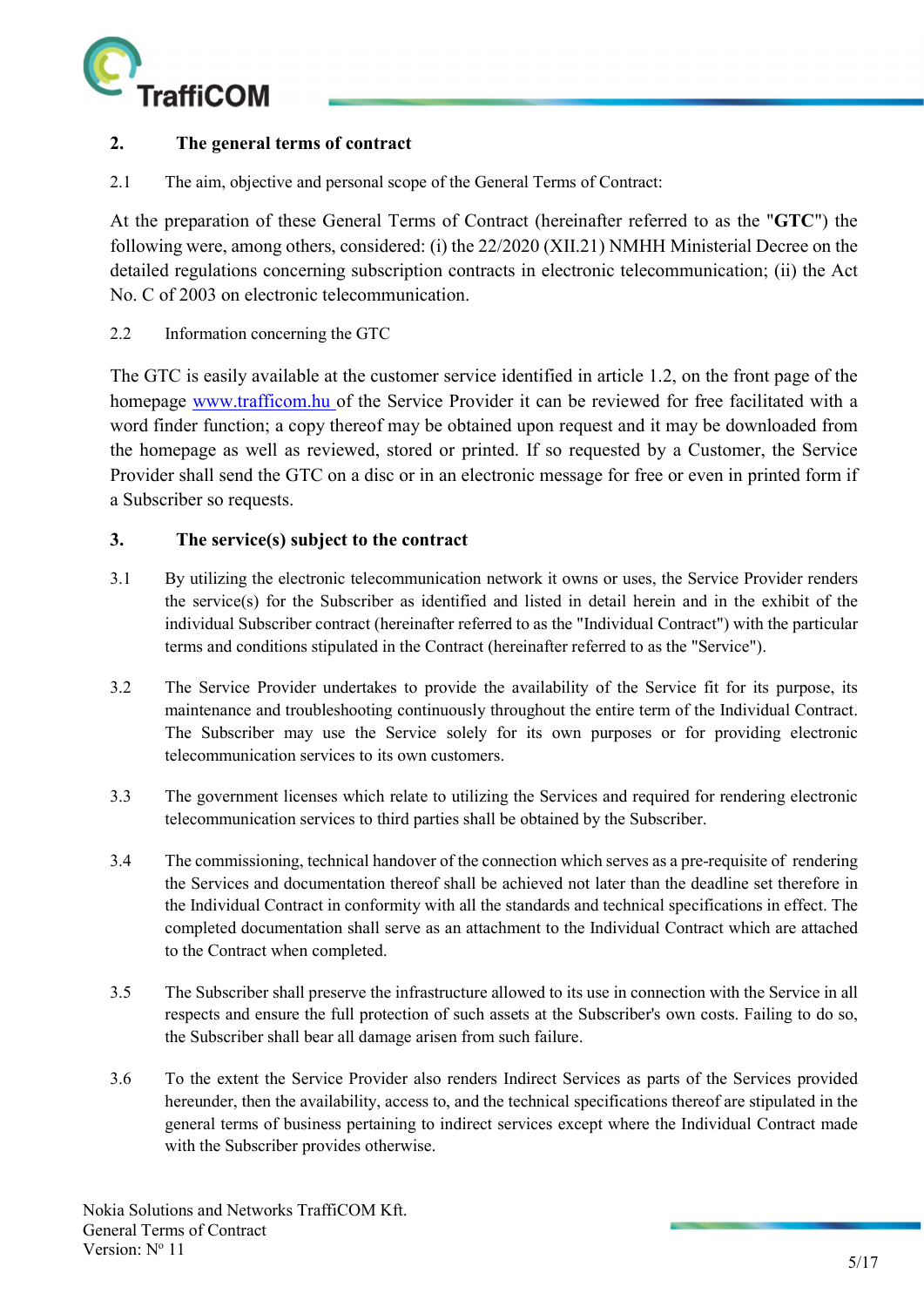

3.7 The specific parameters of the Services are set out in the Individual Contract.

# 4. The measuring method of the availability of the Service

4.1 The volume of the availability of the Service is determined as the difference between the annual (entire) working time and the total time required for repairing the reported and repaired errors (i.e. as from opening the error ticket and the time of closing thereof) divided by the total annual working time and multiplied by one hundred.

> Yearly service availability  $=$   $\frac{1}{2}$ Annual working time  $-\sum_{x=1}^{n}$  Fault time<br>Annual working time<br>Annual working time

- 4.2 When calculating availability the parties disregard the following occurrences:
	- (a) if the reported error is not caused by a factor falling within the scope of the Service Provider's interests;
	- (b) if the reported error is caused by force majeure;
	- (c) the time of suspension, if occurred upon the Subscriber's request;
	- (d) the time of restriction caused by the Subscriber's default;
	- (e) the time of planned stoppage.

# 5. Breakdowns

- 5.1 Upon request of the Subscriber, Service Provider suspend the provision of the Services if and to the extent such suspension is possible taking into consideration the specialities of the relevant Service. Such suspension may be requested only once during the term of the Individual Contract, and it may last at least 1 (one) month and can not exceed 6 (six) months.
- 5.2 In the event the suspended Service has a definite term, it shall exceed by the time, which is equal to the half of the period of the suspension.
- 5.3 Service Provider is entitled to invoice a fee during the period of the suspension to Subscriber, which amounts to 50% of the service fee.
- 5.4 In the event the suspension and/or the reconnection the Service can be ensured only by on-site activities of the Service Provider due to the specialities of the Service, Service Provider shall be entitled to invoice a one-time fee for such service(s).
- 5.5 Subscriber may request the suspension in writing indicating the commencement date thereof. Should Subscriber not indicate such commencement date, Service Provider will inform Subscriber about such date within thirty days after receipt of request for suspension.
- 5.6 Should Subscriber indicate the requested commencement date of the suspension, Subscriber shall have to apply for suspension at least thirty days before the requested commencement date.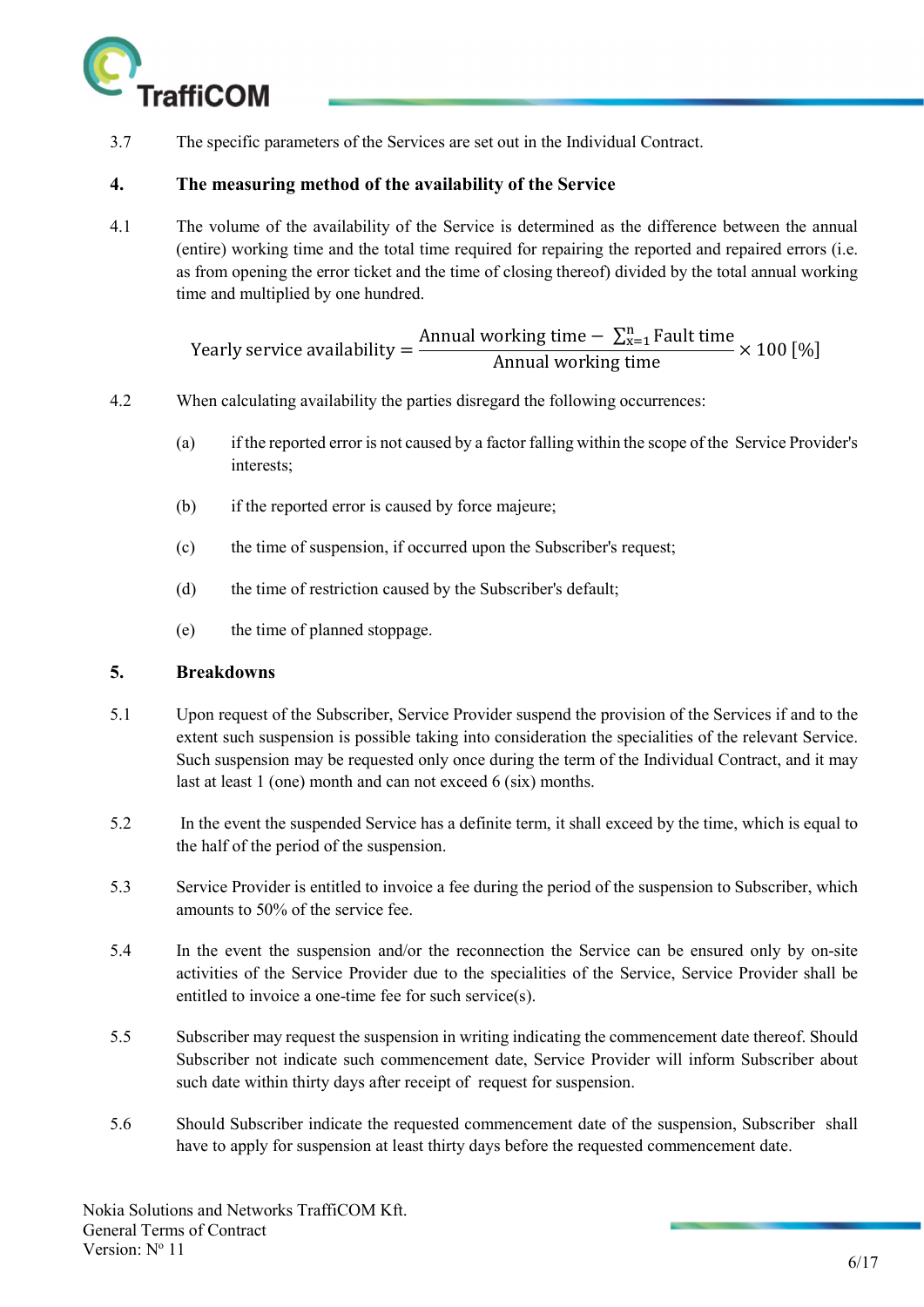

- 5.7 In order to carry out activities regarding the Services that are foreplanned the Service Provider is entitled to break the availability of the Service (stoppage). The Service Provider informs the Subscriber about the planned stoppage in writing at least 10 days in advance. The duration of a stoppage cannot exceed 5 hours. The Service Provider plans to use the maintenance window between 00.00 and 05.00 hours on Tuesdays or Thursdays. The duration of a fore-planned stoppage shall not be taken into account when the annual availability index is calculated.
- 5.8 By referring to an extraordinary event the Subscriber may request postponement of a fore-planned work at least 3 days prior to the planned commencement date thereof. An event qualifies as extraordinary when the Subscriber is not able (it may even be impossible) to make precautions aimed at preventing losses from being incurred by the Subscriber due to the absence of the Service. Grounds for postponement of the fore-planned work may be a reasonable request of the Subscriber or the absence or an absence of the pre-requisites of the work (e.g. the weather, a disaster, or national security). In all such cases the Service Provider postpones the work only once respectively.
- 5.9 In case of extreme necessity due mainly to external factors the notice of a fore-planned stoppage may be shorter than 10 days. In such a case the technical experts of the Service Provider discuss the preparations for the stoppage with the Subscriber's technical personnel directly.

#### 6. Restrictions

- 6.1 Service Provider is entitled to restrict the availability of the Services –in particular the traffic from/to the access point of the Subscriber- and to decrease the quality or other parameters of the Service upon information of the Subscriber in the following events:
	- (a) Subscriber hinders or endangers the proper operation of the network of the Service Provider,
	- (b) Subscriber failed to perform payment within at least fifteen (15) days after receipt of payment reminder sent within 8 days after due date of the respective invoice.
- 6.2 Service Provider provides information regarding the date of the restriction at least 3 days prior thereto.
- 6.3 Service Provider shall terminate the restriction and provide the Services again if and to the extent the reason thereof ceases to exist. In the event the restriction and/or the release of the Service can be ensured only by on-site activities of the Service Provider due to the specialities of the Service, Service Provider shall be entitled to invoice a one-time fee for such service(s).

#### 7. Customer relations, troubleshooting, handling of complaints

7.1 The Subscriber may report errors or events in the Service at the contact points described in article 1.2 herein.

Reports shall be confirmed by telefax, e-mail or other recorded means in writing not later than the next working day. The Customer Service is available 365/366 days a year and 24 hours a day.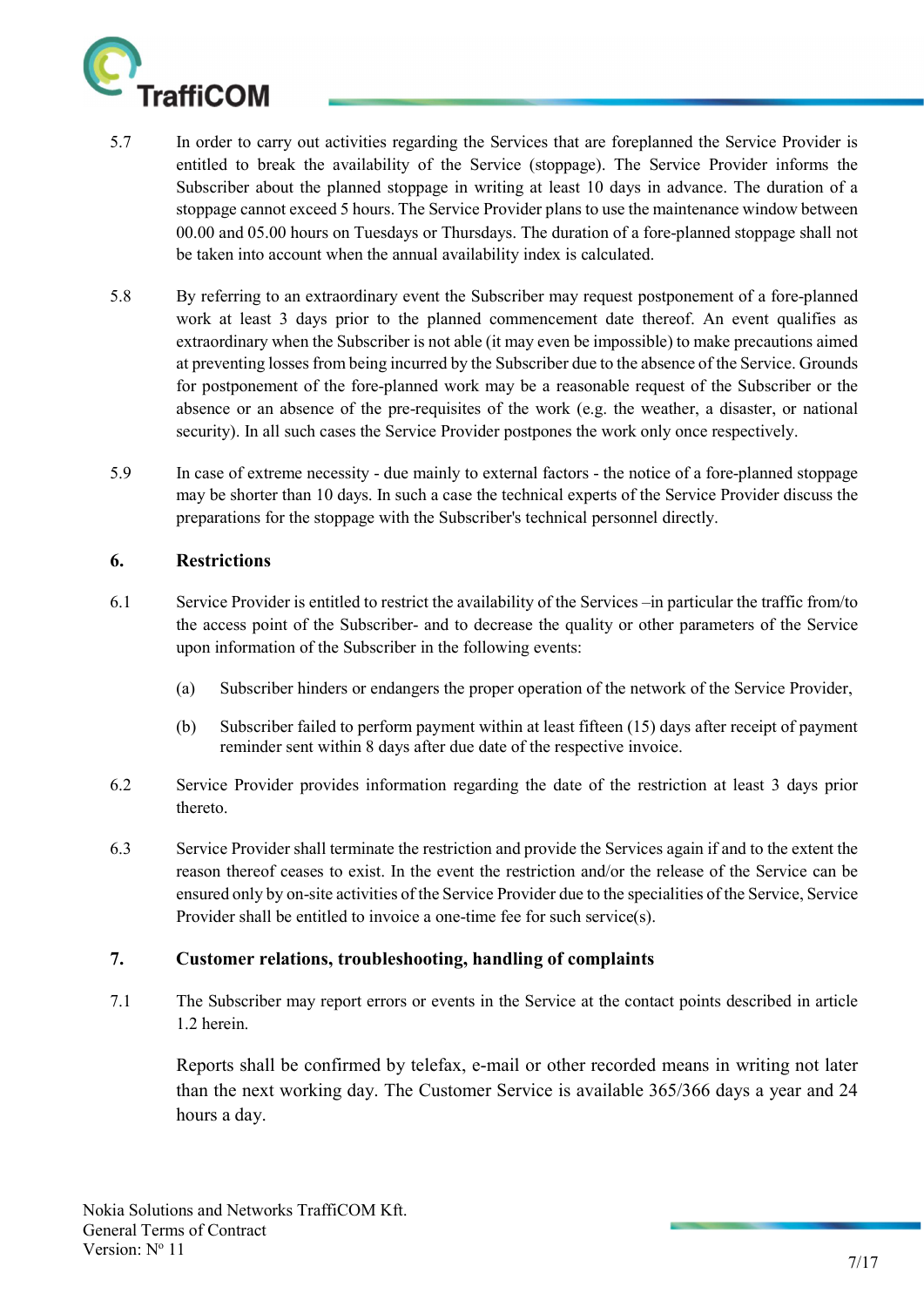

- 7.2 A report must indicate the following:
	- (a) the name, telephone and telefax numbers or e-mail address of the reporting entity and those of its representative,
	- (b) the identity number of the Service,
	- (c) a description of the error perceived in a manner and detail sufficient for recognition,
	- (d) the means of access to the location and the particulars of how the contact person can be reached.
- 7.3 The Service Provider acknowledges the error report to the Subscriber by indicating the number of the error ticket. The Service Provider starts detection of the error immediately after receipt of the report. The Service Provider records the error reports, the findings of the procedure aimed at recognition of the errors and the measure taken as troubleshooting retrieveably and, by paying due care to the regulations on data protection, keeps them for at least one year. If and to the extent Customer/third party fails to provide access to Service Provider to the location of the defect, then Service Provider shall be released from, and shall not be liable for not meeting the availability criteria and other consequences from such non-compliance.
- 7.4 To the extent the Service Provider succeeded in detecting and/or remedying the error, it notifies the Subscriber in writing, if possible, at the addresses given in the course of error reporting. Reports shall be regarded as completed, if the Service Provider eliminated the defect incurred due to its scope of interest or the Service Provider came to the conclusion that the defect did not incur in its scope of interest and provided such information to the Customer. In case the Subscriber cannot be reached with such information, the error can be regarded as repaired as at the time of the notice on the successful troubleshooting.
- 7.5 Processing Subscriber reports and complaints: the customer service examines the Subscriber's comments and complaints regarding the Service communicated in writing (by letter or e-mail) or by telephone and notifies the Subscriber within thirty (30) days of the submission of such comment or complaint by the same means as those were submitted: generally in writing or by e-mail. The Service Provider accepts a comment submitted on the telephone if the client identification number is given and in this case, depending on the nature of the comment or complaint concerned, responds thereto in writing where reasonable.
- 7.6 Reported errors described in articles 7.1 and 7.2 may be repaired by the competent technicians of the Service Provider and/or their subcontractor. The Service Provider secures, within the scope of its tasks, the continuous availability of the Service for the Subscriber fit for the purpose. The Service Provider undertakes that in case of a service breakdown or a material error preventing normal use, in 95% of the reported cases annually, it starts the restoration of normal service and repairing the error not later than within four hours of learning thereof and within eight hours of the report repairs the error at least temporarily.
- 7.7 When it is suspected that the infrastructure has been damaged by vandalism the Parties notify each other immediately. The Parties make a record of such damage.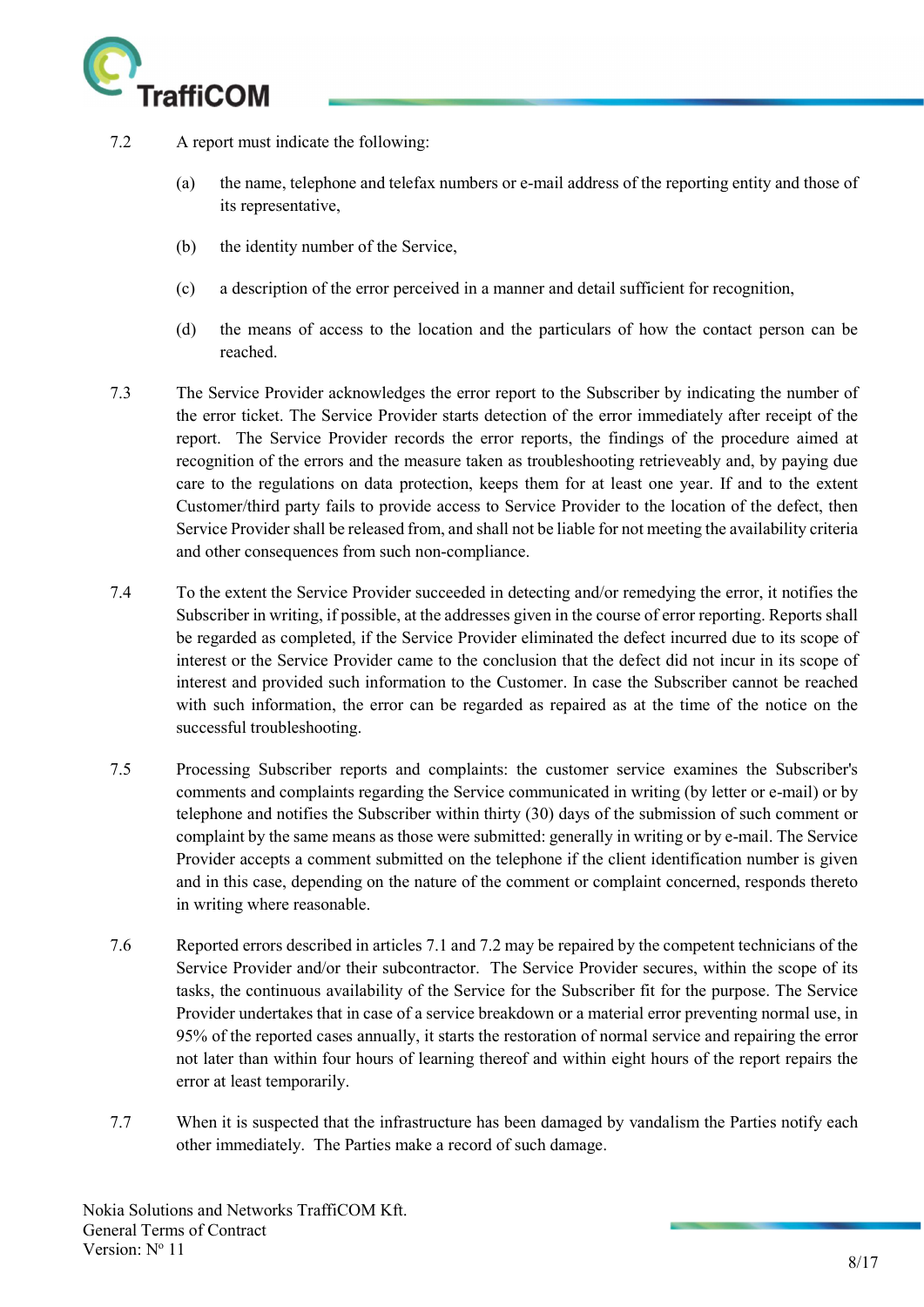

7.8 The Service Provider may carry out examinations on the Service utilized by the Subscriber only upon an error reported by the Subscriber or with the Subscriber's prior consent, if such examination affects the Service.

#### 8. Fees, invoicing, damages, penalty

- 8.1 The Subscriber shall pay a One-off Fee and a Service Fee for the Service. Where the particular Individual Contract does not provide for a One-off Fee, it means that the Parties waived the payment of such fee by the Subscriber regarding the Service concerned. The One-off Fee is payable within thirty (30) days of the issuance of the relevant invoice unless the Individual Contract provides otherwise. The Service Provider is entitled to make out the invoice of the One-off Fee subsequent to the technical hand-over/take-over of the required infrastructure.
- 8.2 A pre-requisite of the commencement of the Service is the successful technical hand-over/take-over of the connection as stipulated in the Individual Contract which the Parties record in the form of a protocol. The anticipated date of the technical hand-over/take-over of the connection is set forth in the Individual Contract.
- 8.3 If, for any reason, the Subscriber fails to sign the protocol reflecting technical hand-over/take-over of the Service fit for the purpose within three (3) working days of the receipt thereof (including without limitation if the Subscriber fails to react thereto within the deadline or it raises a complaint regarding a minor discrepancy which does not affect normal use) and start to use the Service as fit for the purpose or commercially, then the protocol reflecting technical hand-over/take-over shall be deemed as signed and accepted by the Subscriber on the 5th (fifth) working day subsequent to the dispatch of the Service Provider's report on the technical hand-over/take-over of the Service.
- 8.4 Unless the Individual Contract provides otherwise the Service Provider shall invoice the Subscriber for the Service Fee of the month concerned on or before the twentieth date of the month in question and the Subscriber shall pay the invoice by bank transfer within thirty (30) days of its issuance. The Subscriber may raise an objection against an invoice within the payment deadline indicated on the face thereof.
- 8.5 The Service Fee as consideration includes the fee for utilizing the Service as provided for by the Contract, the stand-by fee of the Service Provider for troubleshooting services, as well as consideration for the maintenance, troubleshooting, measuring, recording and other administrative tasks arisen in connection with the contractual relationship established between the Parties.
- 8.6 If the Service is engaged for a definite period and the Subscriber unilaterally and illegitimately terminates it or attempts to terminate the Contract by reference of breach of Contract without sufficient grounds or the Subscriber terminates the contract before the expiration of its definite term due to an other cause falling within the ambit of the Subscriber's scope of interests, or the Service Provider justifiably terminates the contract in part or in its entirety on the grounds of section 10.5 and 10.6 hereof by extraordinary notice, the Service Fees falling due during the part of the term still outstanding under the Individual Contract fall due and payable to the Service Provider in a lump sum immediately.
- 8.7 In case of delayed payment of the Service Fee the Service Provider is entitled to claim default interest from the Subscriber for each day of the delay based on the regulations of the relevant laws., .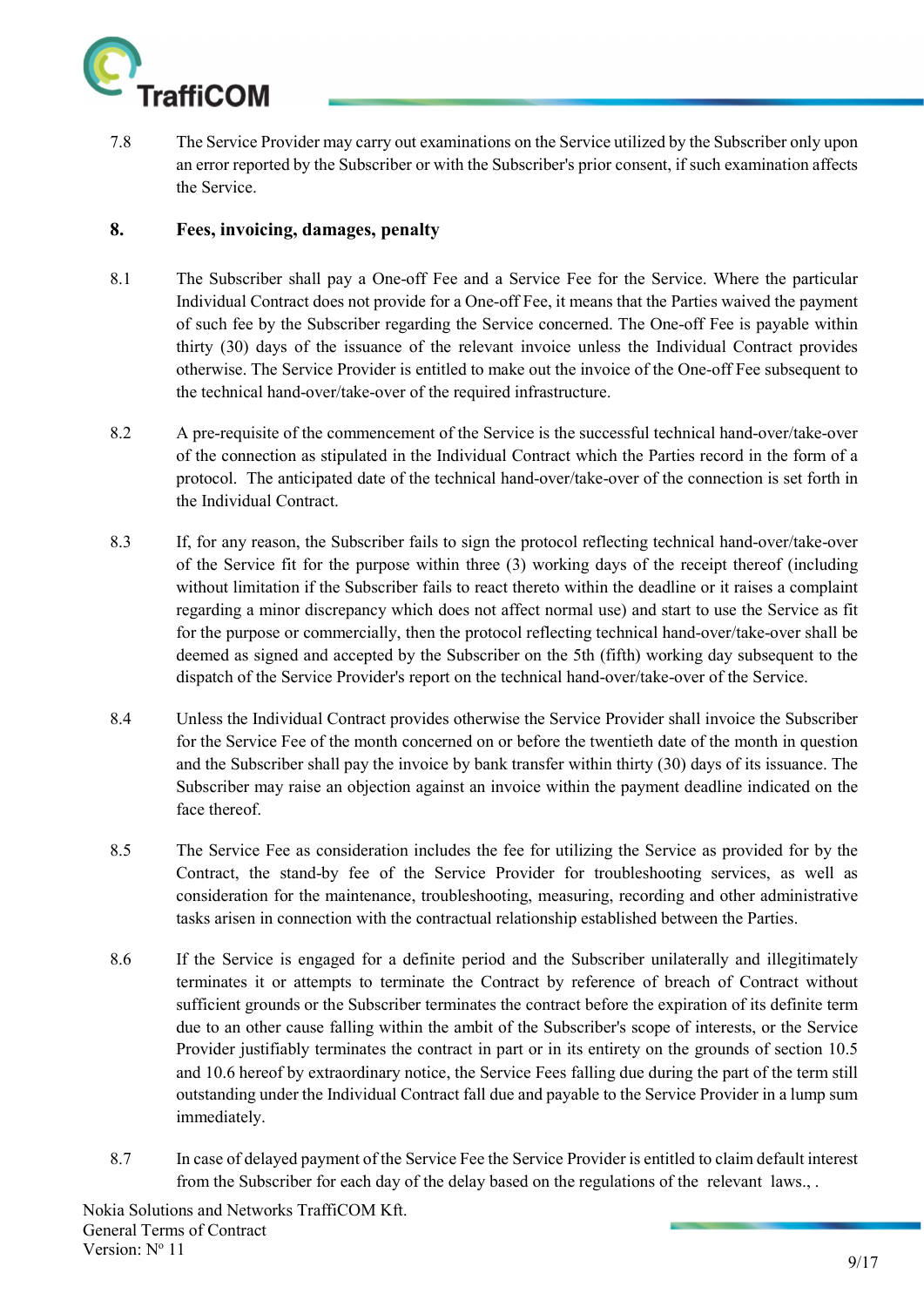

- 8.8 The Parties agree that, unless they agreed in the Individual Contact otherwise, the Service Provider is entitled to modify the Service Fee annually commensurate with the rate of the domestic price index of industrial sales as in the year preceding the turning date. The adjustment does not require any additional agreement of the parties.
- 8.9 The Parties agree that set-offs of their potential pecuniary claims against each other shall be allowed only on a case by case basis when the parties expressly so agree in writing and in advance.
- 8.10 To the extent the Service Provider fails to provide the connection serving as a pre-requisite of rendering the Service until the deadline and meeting the technical specifications as set forth in the Individual Contract due to a cause for which the Service Provider is culpable, then the Service Provider shall pay a penalty to the Subscriber for each case of such delay. The rate of the penalty shall be equal to 2% of the net monthly Service Fee per calendar day. The cap of the penalty in a calendar year projected for the entire contract term shall be equal to the net monthly service fee as set forth in the Individual Contract concerned. The Service Provider shall be relieved from the duty to pay penalty if it can prove that the cause of the delay was culpable to the Subscriber or such that is not culpable to the Service Provider or the alteration of the deadline to a later date was initiated by the Subscriber.
- 8.11 The Service Provider represents and warrants that the faultless operation time of Service will not fall short of the faultless operation time calculated according to the formula demonstrating the availability time as set forth in the Individual Contract. In case the availability of the Service falls short of the time period set forth in the Individual Contract, the Service Provider may grant a pro rata refund of the amount of the Service Fee of the affected Service. The rate of the refund equals to three times the pro rata net Service Fee commensurate with the service time when the actual loss of service time exceeded the amount of tolerable loss which, however, cannot exceed the amount of the monthly net Service Fee or annually 15% of the amounts of the net monthly Service Fees projected for a year either.
- 8.12 The amount of the aggregated refund payments and penalties payable by the Service Provider as projected for a calendar year shall not exceed 15% of the net Service Fees of the calendar year concerned.
- 8.13 The Service Provider is liable only in case all the following preconditions are met: (i) the breach of contract or tort incurred within the control of the Service Provider, (ii) the incurring of the damage was predictable based on objective reasons, (iii) it could be expected from Service Provider to avoid the incurring of the damage or the tort or to prevent the consequences thereof. In case any of the following events (i)-(iii) does not meet, Service Provider shall not be liable for the respective breach of contract and/or tort.
- 8.14 The Service Provider shall not be obliged to pay part of the damages arisen due to the Subscriber's failure to prevent the loss from happening or to diminish the damage as would have been expected under the given circumstances.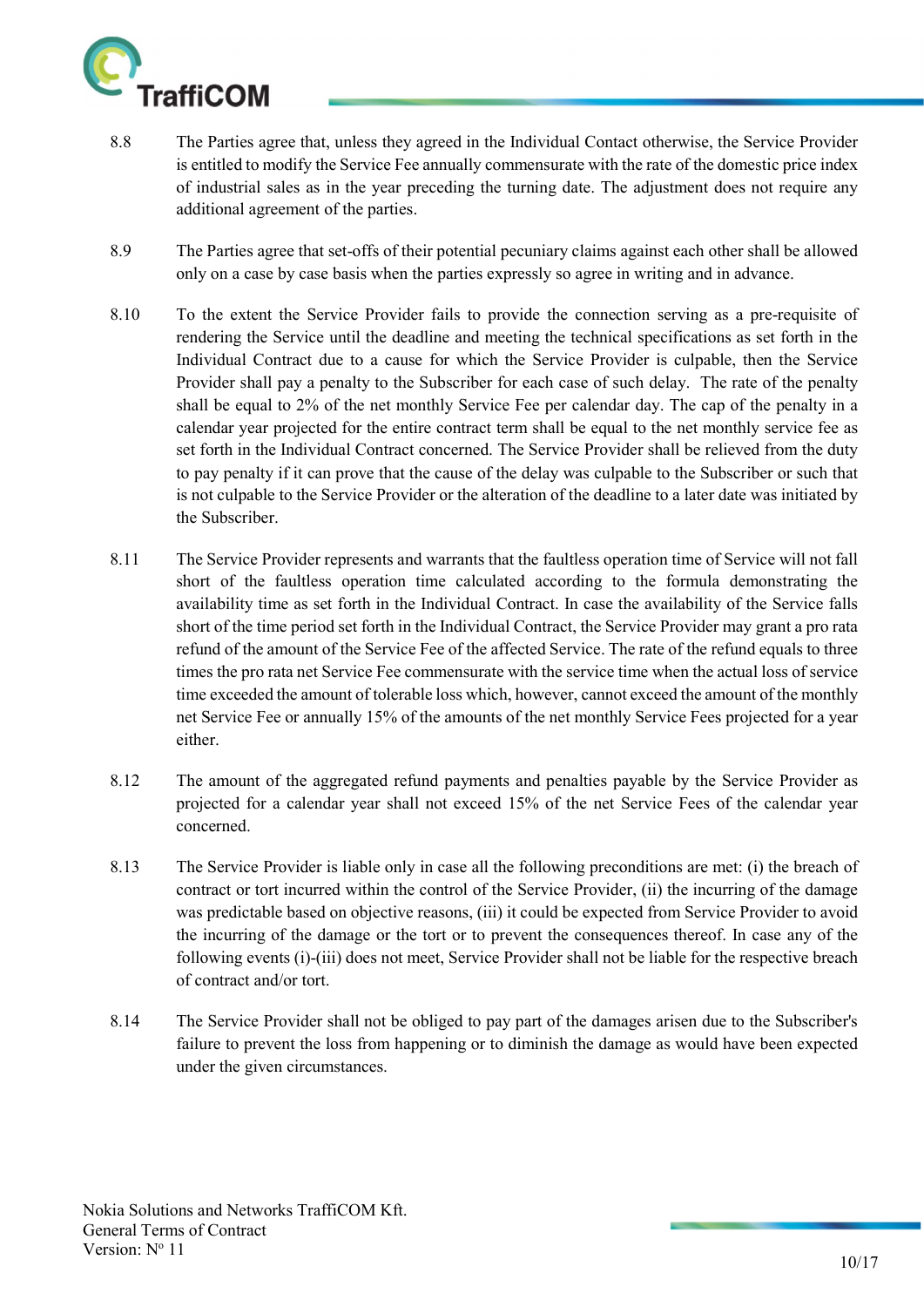

#### 9. Right of supervision

9.1 The Subscriber acknowledges that the Service Provider is entitled to inspect whether the utilization of the Service is proper and corresponds to the Contract at any time upon prior notice sent to the Subscriber.

# 10. Entry into force of the Contract, its duration, termination and the consequences of default

- 10.1 The Contract steps into force on the date of its execution by the Parties and lasts until the date set forth in the Individual Contract. Where the parties concluded a Contract for a definite term, they are not entitled to terminate it by notice either in part or in its entirety during such definite term. In case the provision of the Services frustrates on whatever reason before the end of the term, including but not limted to, if the availability of the rental necessary for the provision of the Services ceases to exist, then the Service Provider shall be entitled to terminate the Individual Contract with 3 months notice without suffering any negative consequences due to such termination. It is also considered as a partial termination of the Agreement if the Agreement consists of several Services and the termination only applies to certain Service(s).Partial termination of a Contract occurs in the event when more than one Service is the subject of a Contract and the notice of termination regards one or more Services only and not all of them.
- 10.2 In case the Service is agreed to be retained for an indefinite term, either party may terminate such Service in writing by 3 (three) months' ordinary notice.
- 10.3 If the Contract, the Parties concluded for a definite term and before the expiry of the definite term the Subscriber does not make bill of rights with conflicting matter in writing within 15 (fifteen) days, or after the expiry of the definite term, the Subscriber will continue to use the Service and the Service provider does not protest against it after the expiration of 15 (fifteen) days, the legal relationship is transformed into an indefinite term. In this way the Contract has unlimited term one (1) month's notice in writing shall be entitled to terminate.
- 10.4 The Subscriber is entitled to terminate the Contract with immediate effect on the grounds of the Service Provider's material breach of contract by sending a written notice. The following qualify as events of material breach by the Service Provider:
	- (a) the Service Provider fails to commission on the date set forth therefore in the Individual Contract or on a commissioning (establishment) date agreed mutually by the Parties to be a later one than initially set due to a cause that is culpable to the Service Provider by more than thirty (30) days;
	- (b) The Service Provider fails to repair a material error that prevents normal use of the Service within the deadline set forth in section 7.6 except where the Service Provider proves that the delay with the repair was caused by a factor falling beyond of the Service Provider's scope of interests.;
	- (c) the amount of the penalty has reached the annual maximum set forth in the GTC;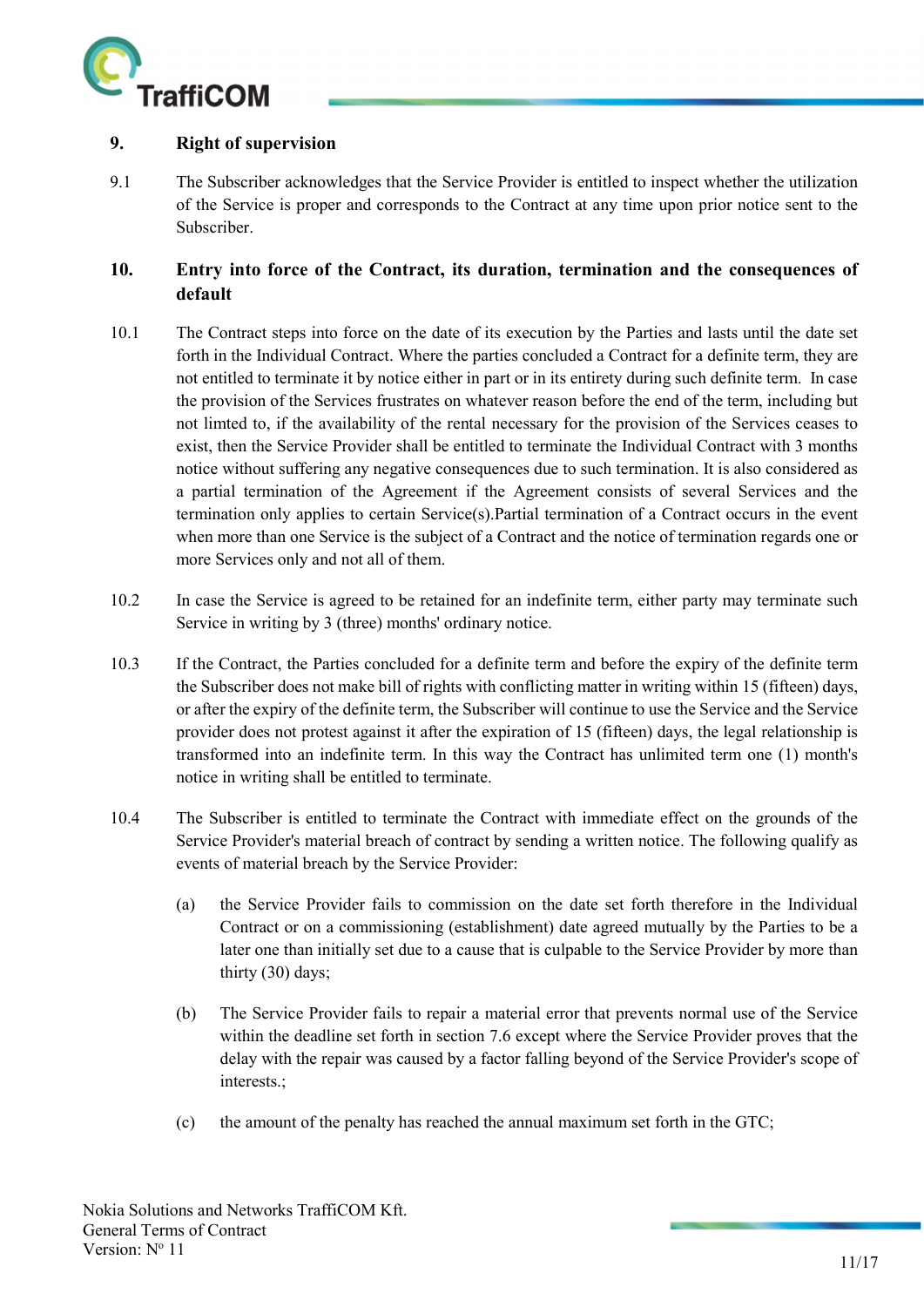

- (d) the actual annual availability calculated has fallen short of the level which qualifies as an event of default serving as ground for termination by extraordinary notice pursuant to the Individual Contract.
- 10.5 On the grounds of the Subscriber's breach of contract the Service Provider may, according to the terms and conditions set forth in sections (3)-(6) of article 134 of Act on electronic telecommunication, terminate the Contract by 15 (fifteen) days termination notice , if
	- (a) the Subscriber hinders or jeopardizes the normal use of the Service Provider's network and fails to remedy such breach within three (3) days of receipt of a warning notice indicating the legal consequences of failure;
	- (b) the Subscriber, even upon a warning notice indicating the legal consequences of failure, fails to allow the Service Provider to carry out an on-site inspection aimed at the recognition and repair of a reported error or one detected by the Service Provider (including especially where the Subscriber hinders the Service Provider to exercise the right of supervision set forth in article 9 herein, intervenes or hinders the Service Provider or its sub-contractor at the maintenance or renewal of the Service, or fails to request a supervisor from the Service Provider in advance before carrying out any activity in the Service) and the Subscriber fails to remedy such breach within three (3) days of receipt of a warning notice indicating the legal consequences of failure, or
	- (c) the Subscriber uses the service in an illegitimate manner or for an illegitimate purpose (e.g. if the Subscriber causes damage or a break in the Service in a culpable manner, or renders the Service Provider's service provided by utilizing the Service, or the enforcement of the rights of an other legitimate user, impossible or jeopardizes the same).
- 10.6 The Service Provider may terminate the Contract by notice with immediate effect, if the Subscriber failed to pay the due Service Fee in full within eight (8) days of receipt of a second payment request that is sent at least fifteen (15) days subsequent to a first payment request. Notwithstanding the foregoing, the Service Provider is not entitled to terminate the Contract where the amount of the overdue fees does not exceed the amount of the monthly fee payable by the particular Subscriber, or, in the absence of a monthly fee stipulated, or, where the amount of the monthly fee stipulated exceeds HUF ten thousand (10,000) and the overdue amount does not exceed HUF ten thousand (10,000), or if the Subscriber disputed the amount of the fee in arrears and has, aimed at the resolution of the dispute, submitted an application to the competent authority or an other organization authorized to resolve such disputes, provided however, that the Subscriber pays the undisputed part of the fees and the additional fees of the Service engaged when due continuously.
- 10.7 The Service Provider shall dispatch its notice of termination in writing with return-receipt, or where the Subscriber gave its consent thereto, in an electronic document or electronic mail that is facilitated with an authentic record of service receipt except where the Service Provider cannot notify the Subscriber due to the attributes of the particular Service such that the Service Provider does not possess the data that would have been required for the notification of the Subscriber in such a manner. In the latter case the Service Provider may communicate the notice of Contract termination to the Subscriber by other means as provided for in section (4) of article 144 of the Act on electronic telecommunication.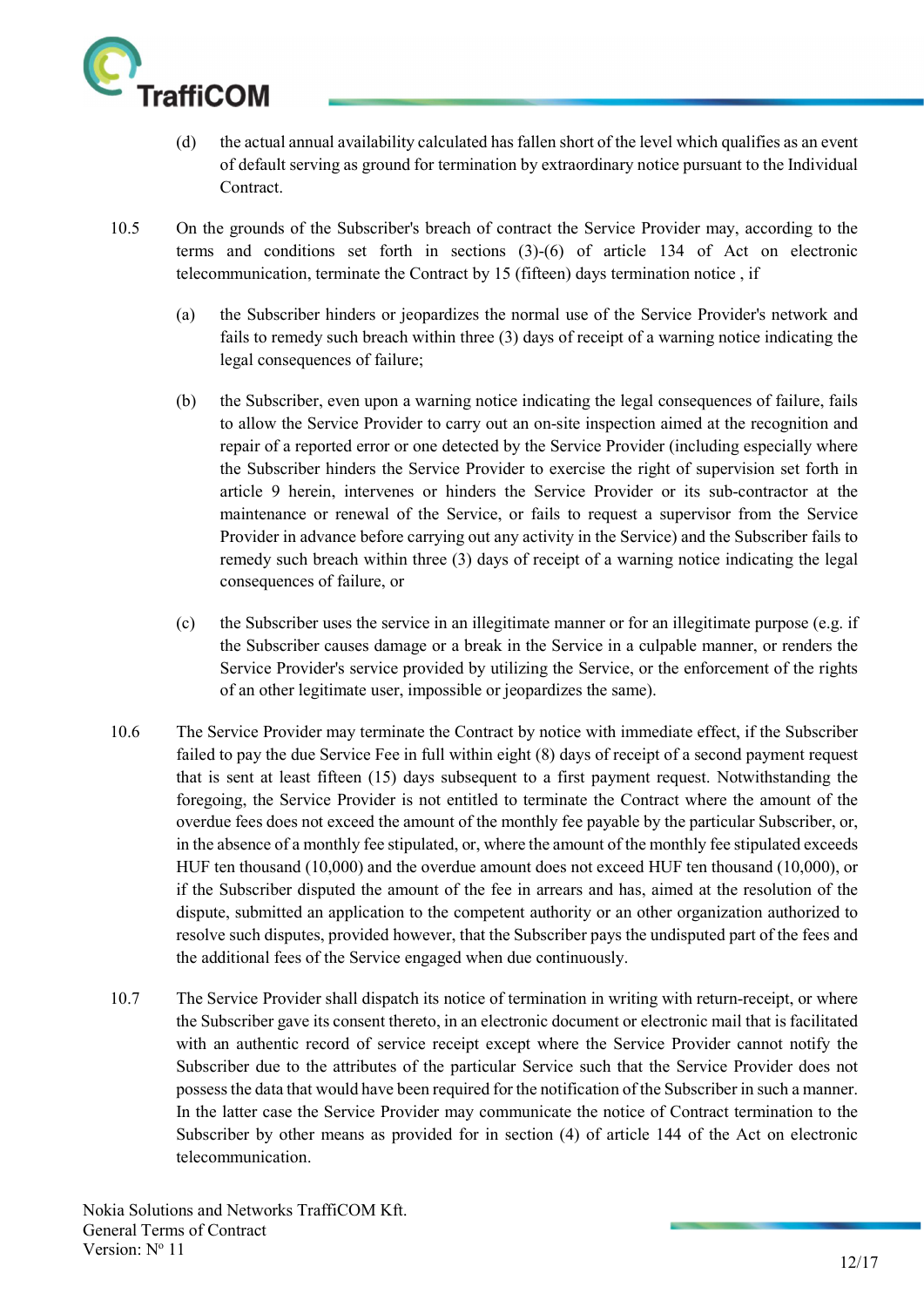

10.8 If the cause for Contract termination is a breach of contract by the Subscriber and the Subscriber remedies such breach during the notice period, then the Contract does not terminate by the Service Provider's notice. The Service Provider shall immediately notify the Subscriber about this.

The Service Provider's notice of Contract termination shall indicate the following:

- (a) the cause for termination,
- (b) the notice period, including the date when the notice period expires, and
- (c) where the cause for termination is a breach of contract by the Subscriber, information about the contents of section (4) of article 144 of the Act on electronic telecommunication.
- 10.9 If there are or have been more than one Contracts between the Parties and the Subscriber defaults under any one of them as provided for in section 10.5 and section 10.6 hereof, the Service Provider is entitled to suspend all of its Services provided under all such contracts or limit them proportionately until there are any overdue debts of the Subscriber owed to the Service Provider outstanding. The maximum duration of service suspension is 60 days. In case there are still any overdue debts of the Subscriber under any of the Contract after the lapse of the 60-day suspension, the Service Provider may, at its discretion, terminate the particular Contract(s) affected by the debt or all the Contracts concluded with the Subscriber with immediate effect by extraordinary notice and claim all costs and damages arising from the termination. The suspension of the Service does not affect the other rights of the Service Provider that may be asserted on the grounds of breach contract.
- 10.10 For a delay or default under the Contract or other breach of contract by the Service Provider, the Service Provider can be held liable only to the extent of the amount of loss in the assets of the Subscriber caused directly thereby. The Service Provider expressly excludes and cannot be held liable for lost profits, indirect and consequential damage, loss of data, damage to a data base and other claims of a similar nature. The maximum amount to be paid as compensation of direct losses incurred during the entire term of the Contract shall not exceed fifty (50) % of the aggregated amount of the One-off Fee and the Service Fee payable under the Contract. Compensation payable for losses incurred in a single year shall not exceed fifty (50) % of the aggregated amount of the One-off Fee and the Service Fee paid or payable in the year concerned. This limitation of the liability for damages was taken into account when the volume of the Services and that of the consideration payable therefore were determined, and taking this circumstance into account.
- 10.11 Claims arising from the Contract lapse after one (1) year. The commencement of such limitation period shall be calculated as from the date of a delay or default, or when the damage is incurred.
- 10.12 If the Subscriber justifiably terminates a definite-term Contract with immediate effect by extraordinary notice on the grounds of the Service Provider's default or for force majeure, where the duration of the latter exceeded 60 days, the Service Provider shall refund to the Subscriber the proportionate amount of the One-off Fee commensurate with the part of the term then outstanding pursuant to the Individual Contract within 15 days provided that the Subscriber paid to the Service Provider the Service Fee fallen due until the date of termination in advance.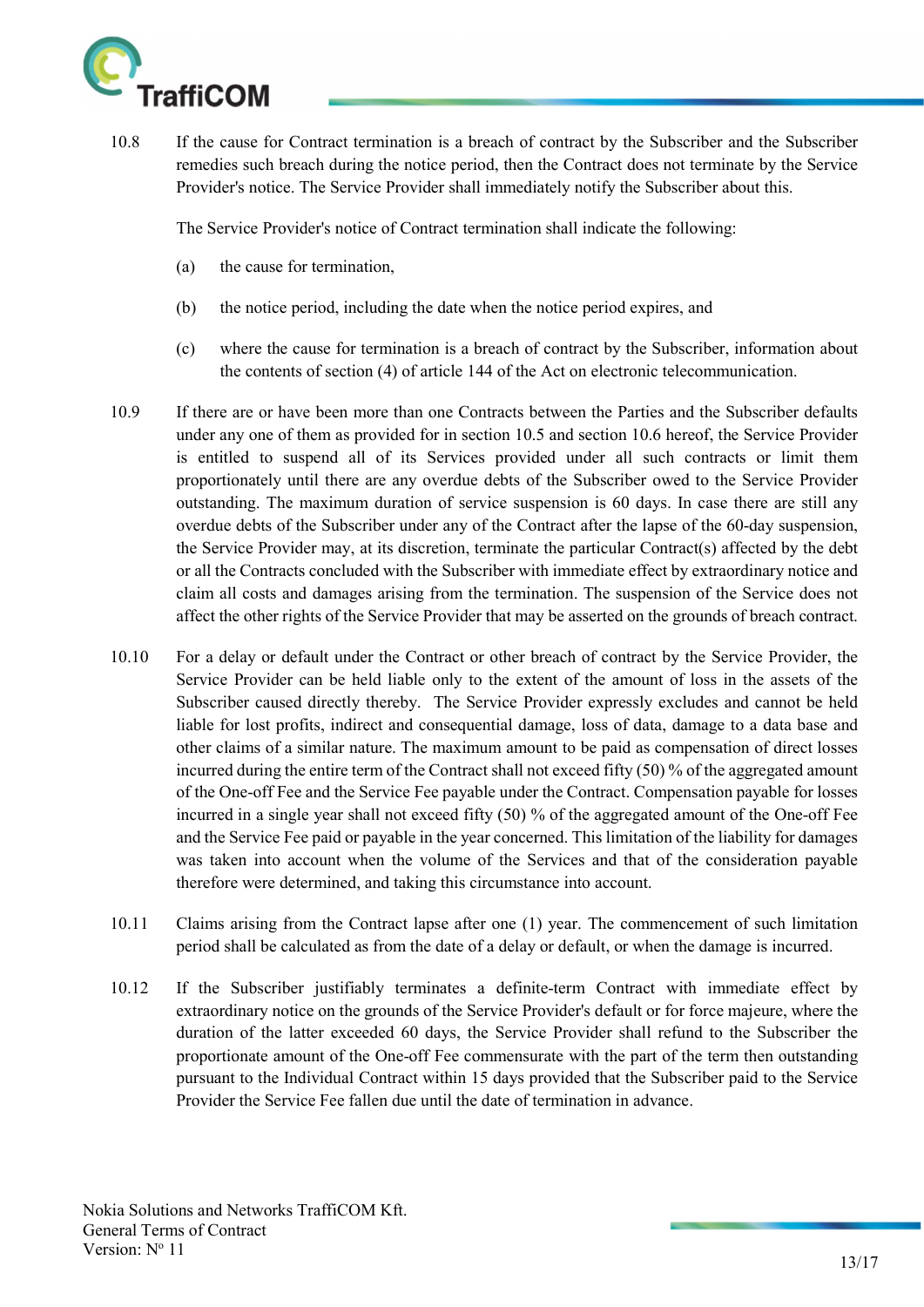

10.13 In the latter case the Subscriber shall pay the Service Fee falling due until the date of termination by the payment deadline indicated on the face of the invoice thereof. In case of an indefinite-term Contract the Service Provider is not obliged to refund the amount of the One-off Fee.

#### 11. Change of Subscription

- 11.1 Service Provider shall modify the Individual Contract in case of legal succession of the Subscriber due to change of contract or other legal title based on the written request of Subscriber.
- 11.2 Change of Subscription shall take place within 15 days after submission of the request.
- 11.3 The request for change shall contain the following data and declarations:
	- Data of Services (Identification number of the Services, address of access points)
	- Data of transferor and legal successor (name, address, tax number, company registration number)
	- Declaration of transferor and legal successor regarding the take-over signed by the authorised representatives of both parties, or the original documents certifying the legal succession (transformation, merger, spin-off) by a public notary or an attorney.
- 11.4 The change of subscription shall take place if:
	- The transferor subscriber do not have expired debts or it undertakes the obligation to pay debts within the relevant deadline regarding the Services affected by the change of subscriber.
	- In case there is a bankruptcy or liquidation procedure in place in respect of the transferor, or the subscriber ceased to exist without legal succession, Service Provider shall change the subscription if the legal successor/new subscriber undertakes the obligation to pay debts within the relevant deadline regarding the Services affected by the change of subscriber.
	- Legal successor/new subscriber undertakes to pay discounts received by the transferor in the event of a premature termination of a contract for definite period of time.
- 11.5 In case of change of subscription, the legal relationship of the transferor Subscriber ceases to exist on the day when the legal succession takes place.
- 11.6 The change of subcription takes place free of charge.

# 12. Management and safety of data

12.1 For the purposes of conclusion of the contract for electronic telecommunication services, the determination and alteration of the contents thereof, the monitoring of performance there under, the invoicing of the fees arising there from, and the enforcement of claims arisen in connection therewith the Service Provider is entitled to manage personal data of the user and those of the Subscriber to the necessary and sufficient extent that are required for identification. The Service Provider manages personal data of subscribers bearing in mind the provisions of the GDPR (2016/679 Global Data Protection Resolution issued by the European Council and the European Parlament), and No. CXII Act of 2011 on the right of self-determination regarding information (hereinafter referred to as: "Information Act") and on the freedom of information and those of the Act No. C of 2003 on electronic telecommunication. The legal title of personal data management is the fulfilment of the contractual obligations based on Article 6, point 1 (b) of GDPR. The Service Provider may use the personal data only within the limits determined by the needs of the Service Provider's duties in the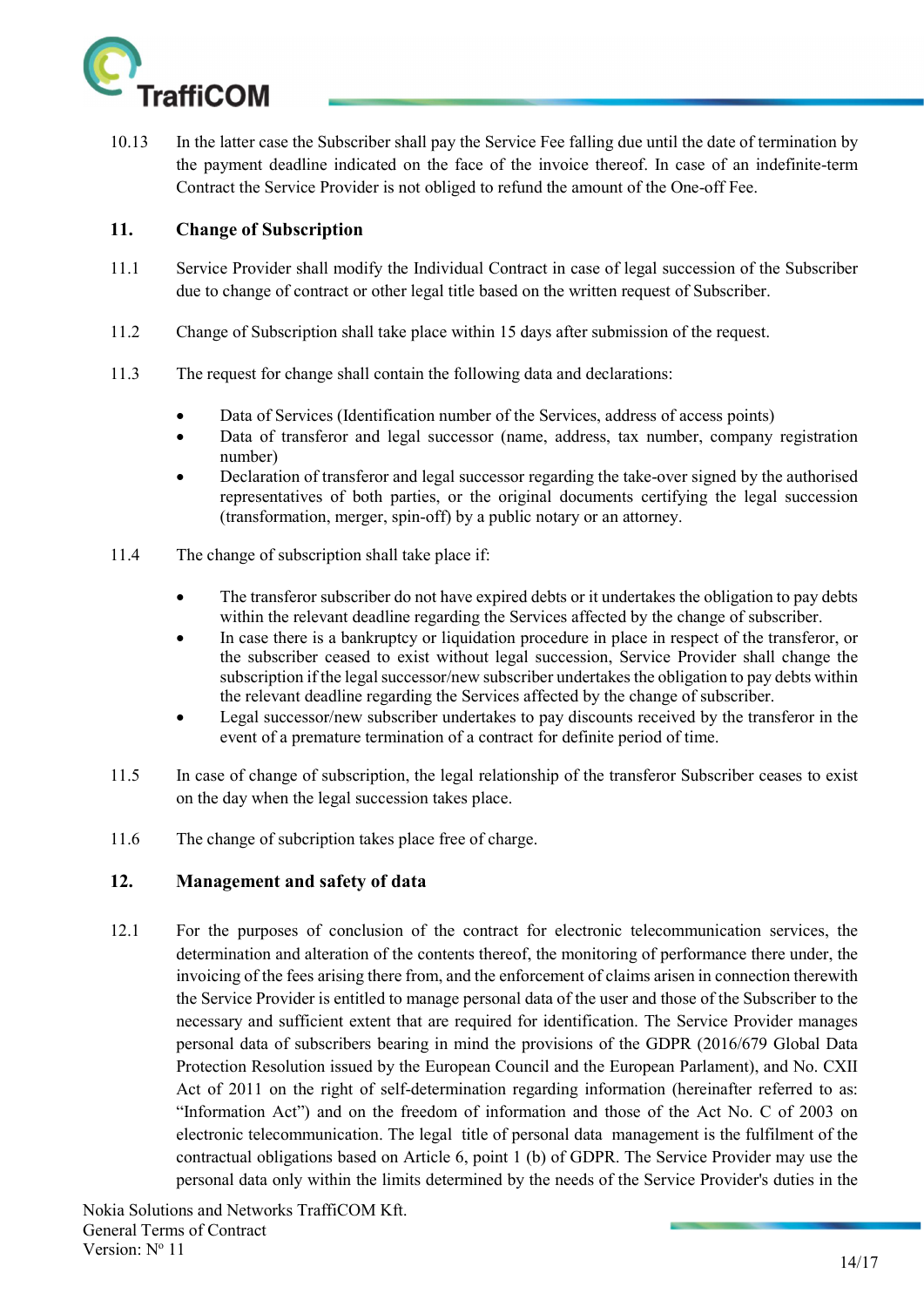

frame work of rendering the Service and for keeping potential records of the retained services. The Parties agree that the legal basis of the data handling is the performance of a contract. The Service Provider may disclose the personal data to persons engaged in connection with rendering the services (e.g. subcontractor or IT service providers) or to the authorities to the extent applicable laws or business considerations require, in case Service Provider intents to involve 3<sup>rd</sup> parties as data processors. In such a case Service Provider shall make sure that such  $3<sup>rd</sup>$  party data processors shall comply with the relevant legal requirements. Only persons engaged in matters related to rendering the service and those carrying out technical and personnel-related tasks may have access to the personal data. The Service Provider stores the personal data within the timeframe determined by the time-limits applicable to potential claims related to rendering and retaining the services as those are provided for in the relevant statutes and contracts. The Service Provider may make copies of personal data transferred by electronic means (e.g. by e-mail) within the framework of the Service Provider's safety back-up regime and, in case such copy cannot be deleted or returned, the Service Provider undertakes not to retrieve or use them after the date when data management terminated. The Subscriber may exercise its rights and remedies concerning the management of its personal data in accordance with the relevant provisions of GDPR and the Information Act . The Service Provider may contact the Subscriber from time to time in connection with certain communications and messages, e.g. with reports concerning the services, messages of the supervising authority, etc. Such communication is sent in relation to rendering the services and the Subscriber is not entitled to switch off their receipt.

#### 13. Assignment

- 13.1 Neither Party may transfer its duties arising from the Contract without the written consent of the other Party. The Subscriber acknowledges that the Service Provider is entitled to engage a subcontractor in the course of its performance. In this case the Service Provider's liability is the same as if the task was carried out by the Service Provider itself.
- 13.2 Without the prior written consent of the Service Provider the Subscriber is not entitled to assign the Service to a third party on any grounds. The Service Provider shall not refuse its consent to an assignment without reasonable grounds.

#### 14. Vis maior

- 14.1 Force majeure is an act which occurs independently from the Parties' intentions, acts or persons inevitably e.g. war, terrorist act, civil insurgence, natural disaster, measure of national security or civil defense, damage caused by third party or any other unavoidable necessity, pandemic, extraordinary delivery or logistic problem which materially hinders or renders performance of undertakings impossible. The Parties define a measure or procedure of a public utility to qualify as force majeure when, as a result, use is rendered objectively impossible.
- 14.2 Force majeure events relieve the parties of their obligations under the GTC and the Contract to the extent that the force majeure event prevents the affected Party from performing its contractual obligations until the event concerned exists.
- 14.3 The Parties agree that they shall inform each other without delay about changes which occur beyond the scope of their interests, are not culpable to them and adversely affect their performance. The parties shall reasonably and sensibly co-operate in order to prevent the consequences of the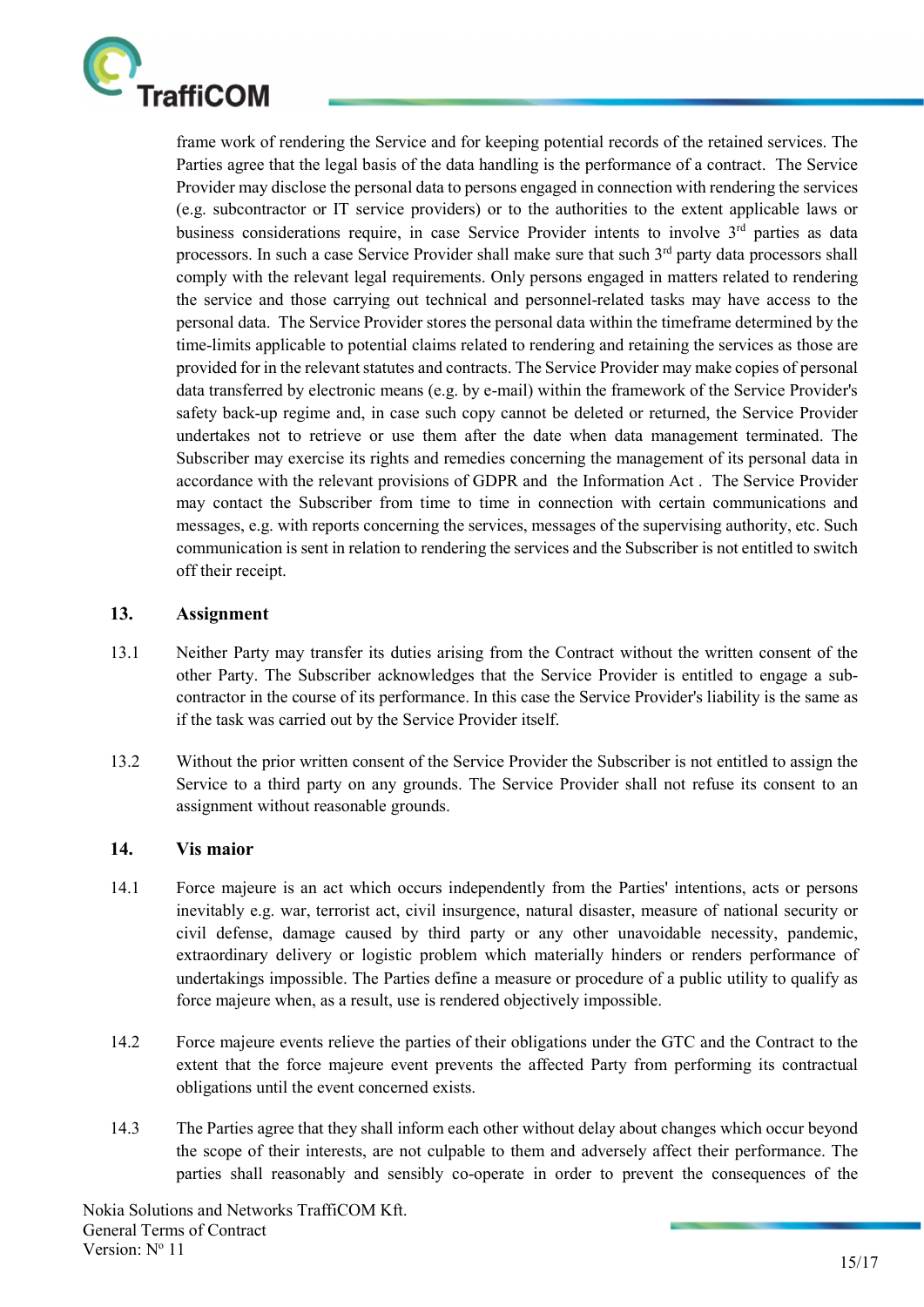

circumstances that changed adversely. The Parties affected by force majeure shall immediately inform each other in writing about the beginning and the end of the force majeure event.

14.4 The parties agree that force majeure itself does not relieve the party reporting such an event from the obligations which should have been otherwise satisfied where those had become mature before the occurrence of the force majeure event.

#### 15. Confidential Information

15.1 The Parties agree that they handle all information pertaining to the Contract as business secrets, keep them confidential and undertake to use their best efforts to make the persons who participated in the conclusion of the Contract satisfy their duty of confidentiality. Neither Party may disclose any information regarding the contents of the Contract without the prior written consent of the other Party. Transfer of data related to the administration of the Contract, that related to the Parties' duties of business reporting, or that within the group of companies of the Subscriber and the Service Provider respectively do not qualify as a violation of the duty of confidentiality.

#### 16. Resolution of disputes

16.1 The Parties agree that all controversial issues arising from or in connection with the Contract between them shall be attempted to be solved directly between them in an amicable manner. If such amicable solution failed to be achieved in a reasonable, short time, the Parties submit themselves to the exclusive jurisdiction of the Arbitration Court attached to the Hungarian Chamber of Commerce and Industry which, proceeding in accordance with its own Rules of Procedure, renders a final resolution binding the Parties. The language of the arbitration shall be the Hungarian.

#### 17. Other regulations

- 17.1 If there is a discrepancy between the provisions of the Individual Contract and those hereof, primarily the provisions of the Individual Contract apply to the rendering of the Service. In case of a potential discrepancy between the provisions of the Service Description and those of the Individual Contract the contents of the Individual Contract shall prevail.
- 17.2 By signing the Contract the Subscriber authorizes the Service Provider to indicate the legal relationship established between them in the list of references to be issued towards third parties.
- 17.3 The Service Provider renders Services stipulated in the Contract exclusively for business subscribers..
- 17.4 This GTC has been prepared in 2 (two) original copies; 1 (one) of which shall belong to the Subscriber and 1 (one) to the Service Provider.

#### 18. Notices

- 18.1 As regards the rights and duties of the Service Provider its management and the person authorized thereby in writing shall be entitled to proceed.
- 18.2 The language of the notices and documents is the Hungarian.